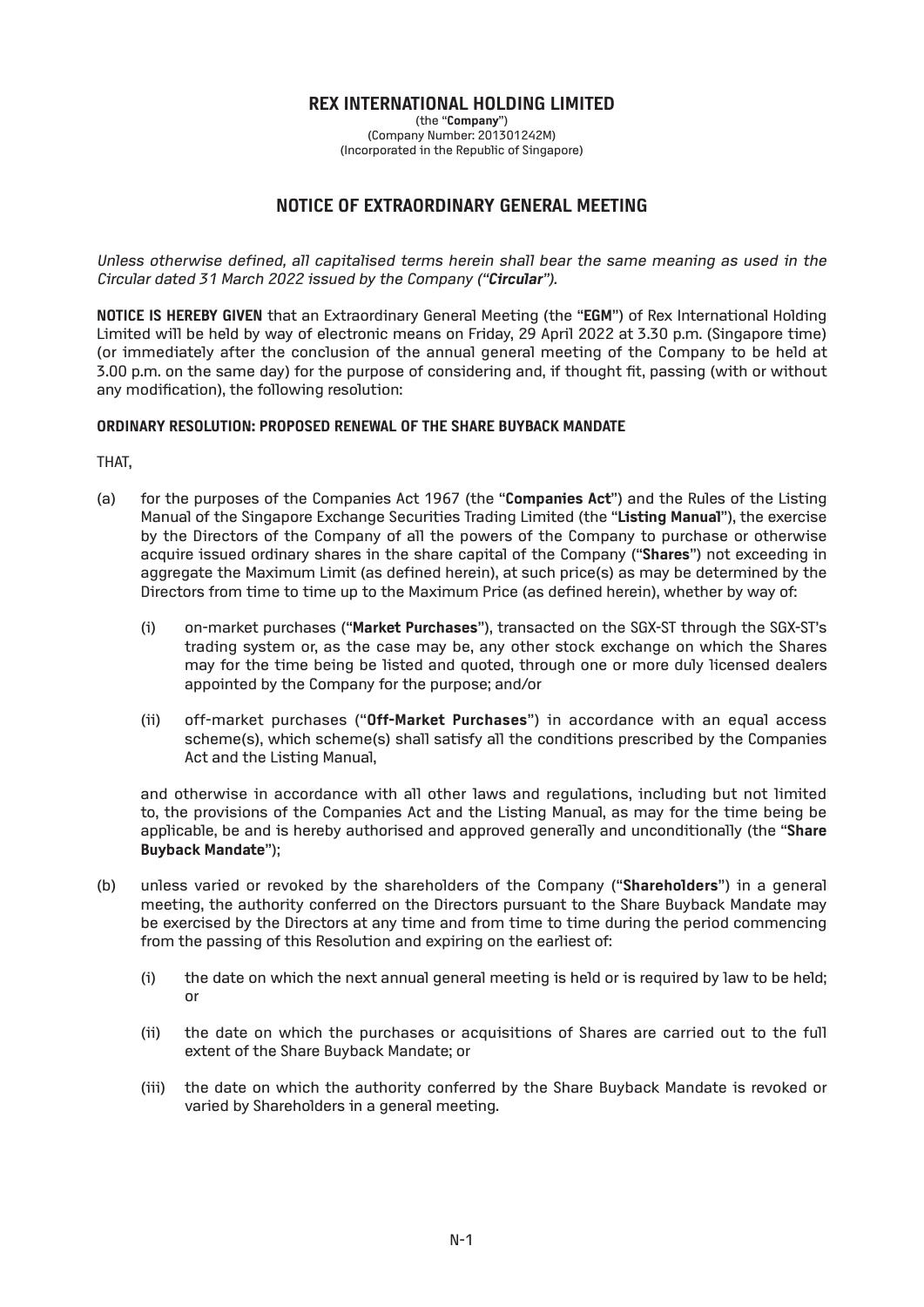#### (c) in this Resolution:

"**Maximum Limit**" means the number of Shares representing not more than 10% of the issued ordinary shares of the Company (excluding treasury shares) as at the date of this Resolution at which the Share Buyback Mandate is approved unless the Company has effected a reduction of the share capital of the Company in accordance with the applicable provisions of the Companies Act, at any time during the Relevant Period, in which event the issued ordinary share capital of the Company shall be taken to be the amount of the issued ordinary share capital of the Company as altered (excluding treasury shares that may be held by the Company from time to time);

"**Maximum Price**" to be paid for the Shares to be purchased or acquired by the Company must not exceed:

- (i) in the case of a Market Purchase, 105% of the Average Closing Market Price; and
- (ii) in the case of an Off-Market Purchase pursuant to an equal access scheme, 120% of the Average Closing Market Price,

in either case, excluding related expenses (such as brokerage, stamp duties, commission, applicable goods and services tax and other related expenses) of the purchase or the acquisition;

"**Average Closing Market Price**" means the average of the closing market prices of a Share over the last five Market Days on which transactions in the Shares were recorded, before the day on which the purchase or acquisition of the Shares was made, or as the case may be, the day of the making of the offer pursuant to the Off-Market Purchase, and deemed to be adjusted for any corporate action that occurs during the relevant five-day period and the day on which the purchases or acquisition are made;

"**day of the making of the offer**" means the day on which the Company announces its intention to make an offer for the purchase or acquisition of Shares from Shareholders, stating the purchase price (which shall not be more than the Maximum Price calculated on the foregoing basis) for each Share and the relevant terms of the equal access scheme for effecting the Off-Market Purchase; and

"**Market Day**" means a day on which the SGX-ST is open for trading in securities.

(d) the Directors of the Company be and are hereby authorised to complete and do all such acts and things (including without limitation, executing such documents as may be required) as they may consider desirable, expedient or necessary to give effect to this Resolution.

**By Order of the Board Rex International Holding Limited**

Kong Wei Fung Company Secretary

31 March 2022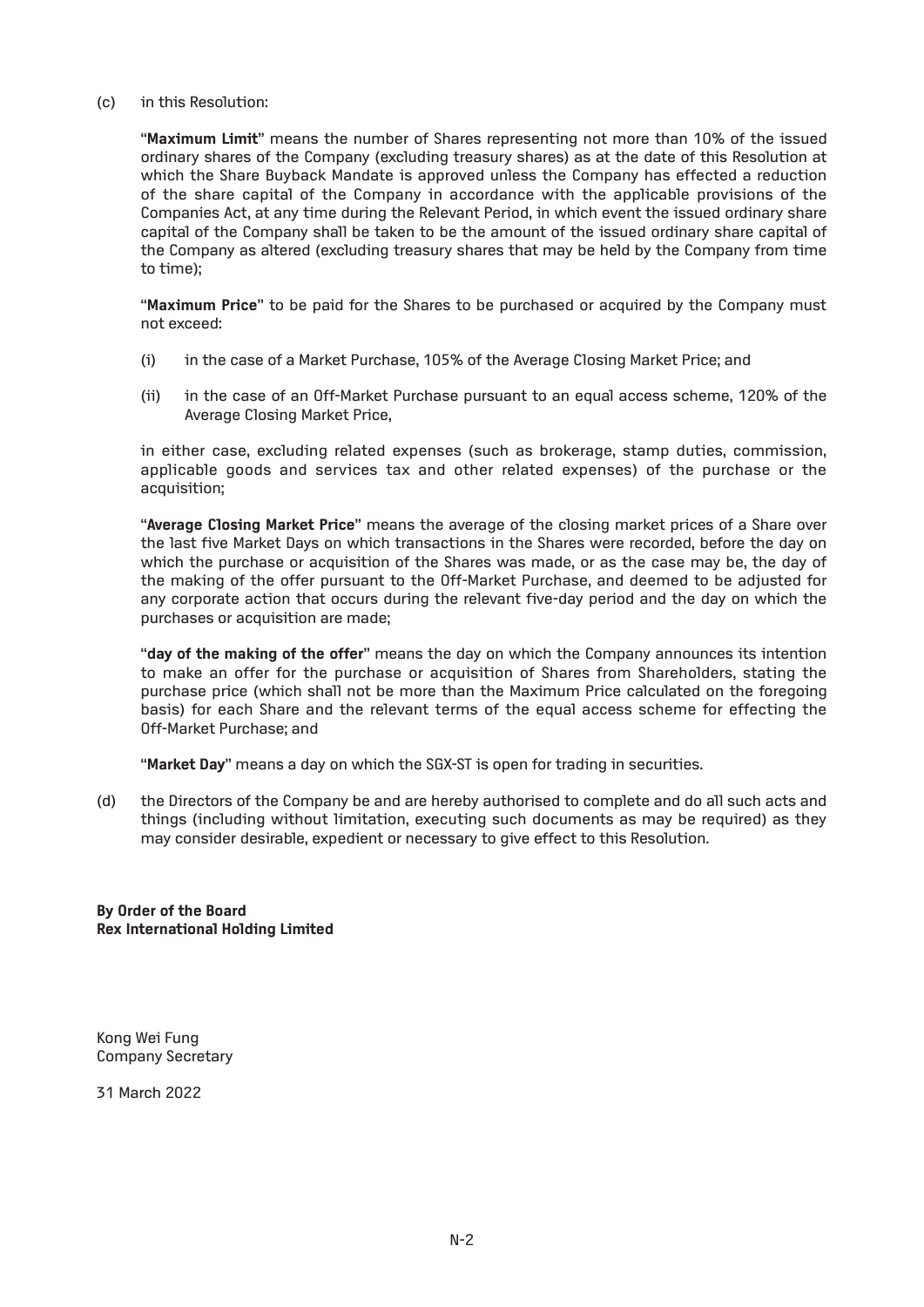## **Note:**

The Concert Party Group, including Dr Karl Lidgren, shall abstain from voting in respect of their holdings of Shares (if any) on the Ordinary Resolution relating to the proposed renewal of the Share Buyback Mandate, and shall also not be accepting any appointment as proxy, corporate representative, attorney or otherwise for purposes of voting on the Ordinary Resolution relating to the proposed renewal of the Share Buyback Mandate.

# **MEASURES TO MINIMISE THE RISK OF THE SPREAD OF COVID-19**

In view of the constantly evolving COVID-19 situation and to comply with the Infectious Diseases (Measures to Prevent Spread of COVID-19) Regulations 2020, the COVID-19 (Temporary Measures) (Alternative Arrangements for Meetings for Companies, Variable Capital Companies, Business Trusts, Unit Trusts and Debenture Holders) Order 2020 of the COVID-19 (Temporary Measures) Act 2020 and the Joint Statement by the Accounting and Corporate Regulatory Authority, the Monetary Authority of Singapore and the Singapore Exchange Regulation issued on 13 April 2020 (as updated from time to time) which included a checklist to guide listed and non-listed entities on the conduct of general meetings during the period when elevated safe distancing measures are in place (the "**Regulations**"), the following steps will be taken for the EGM of the Company to help minimise the risk of community spread of the virus. The EGM is being convened, and will be held, by way of electronic means. Shareholders will not be allowed to attend the EGM in person and no Shareholder or their corporate representative(s) will be admitted.

### Appointment of Proxies

A Shareholder entitled to attend and vote at the EGM, who is not a relevant intermediary (as defined in Section 181 of the Companies Act 1967), is entitled to appoint one or two proxies to attend and vote in his/her/its stead. Where a Shareholder appoints more than one proxy, the appointments shall be invalid unless he/she/it specifies the proportion of his/her/its shareholding (expressed as a percentage of the whole) to be represented by each proxy.

A Shareholder who is a relevant intermediary entitled to attend and vote at the EGM is entitled to appoint more than one proxy to attend and vote instead of the Shareholder, but each proxy must be appointed to exercise the rights attached to a different Share or Shares held by such Shareholder. Where such Shareholder appoints more than one proxy, it should annex to the Proxy Form the list of proxies, setting out, in respect of each proxy, the name, address, email address, NRIC/Passport Number and proportion of shareholding (number of shares and percentage) in relation to which each proxy has been appointed. For the avoidance of doubt, a CPF Agent Bank/SRS Operator who intends to appoint CPF/SRS investors as its proxies shall comply with this paragraph. The appointments shall be invalid unless the Shareholder specifies the number of Shares in relation to which each proxy has been appointed in the Proxy Form.

Shareholders may also vote at the EGM by appointing the Chairman of the EGM as his/her/its proxy to vote on their behalf.

The proxy form must be submitted in the following manner:

- (a) if submitted by post, be lodged at the office of the Company's Share Registrar, Tricor Barbinder Share Registration Services (a division of Tricor Singapore Pte Ltd) at 80 Robinson Road, #11-02, Singapore 068898; or
- (b) if submitted electronically, be submitted via email to the Company's Share Registrar at sg.is. proxy@sg.tricorglobal.com; or
- (c) through the registration website accessible via https://www.rexih.com in electronic form,

in each case, no later than **3.30 p.m. on Wednesday, 27 April 2022**, being not less than 48 hours before the time appointed for holding the EGM and in default the instrument of proxy shall not be treated as valid.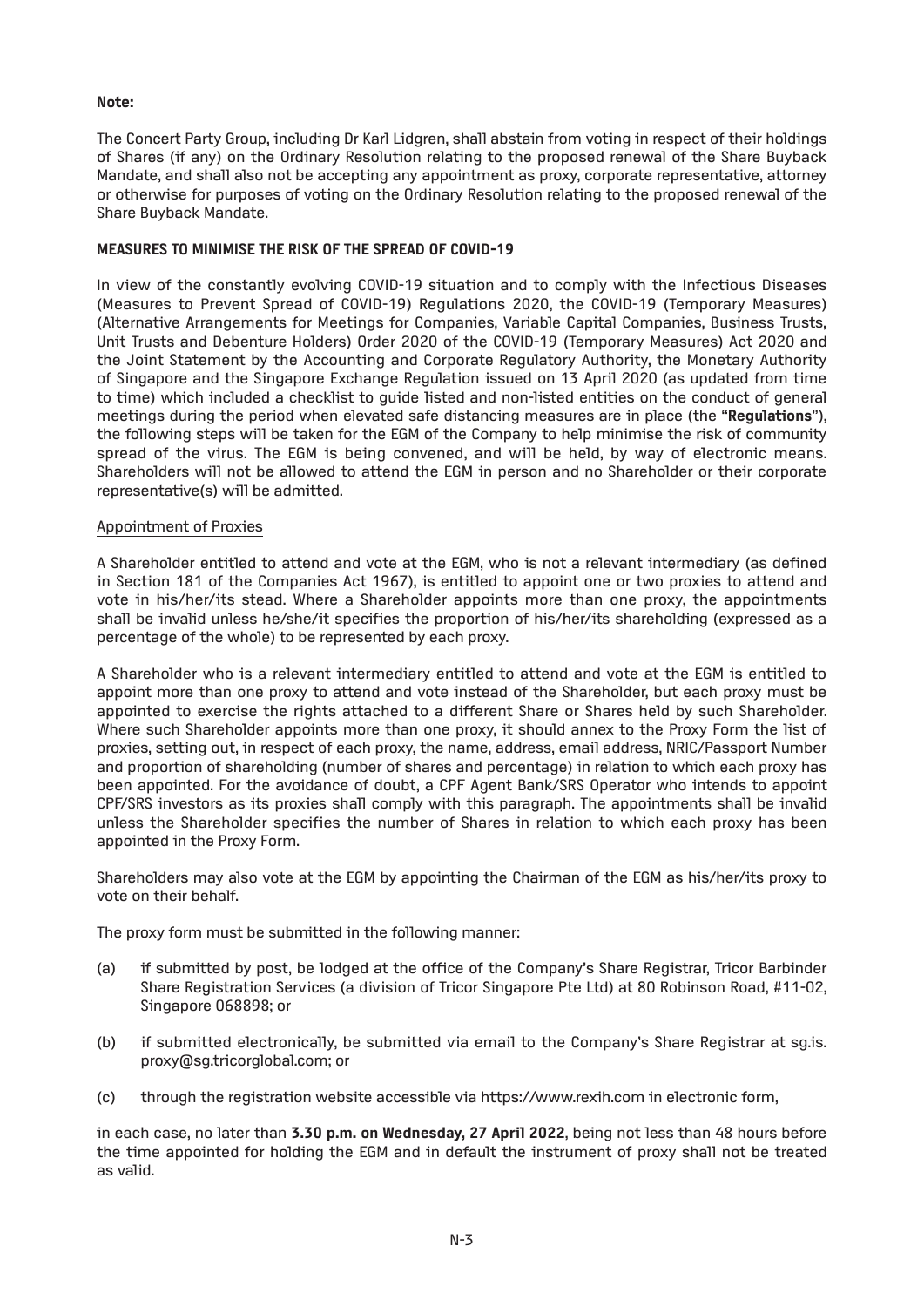A Shareholder who wishes to submit an instrument of proxy must first download, complete and sign the proxy form, before submitting it in any manner provided above. The proxy form can be downloaded from SGXNet or the Company's website at https://www.rexih.com. **Shareholders are strongly encouraged to submit completed proxy forms electronically via email or through the registration website accessible via https://www.rexih.com.**

In the case of Shareholders whose Shares are entered against their names in the Depository Register, the Company may reject any proxy form lodged if such Shareholders are not shown to have Shares entered against their names in the Depository Register, as at 72 hours before the time appointed for holding the EGM as certified by The Central Depository (Pte) Limited to the Company.

### Registration for the EGM

Shareholders, Proxyholders and CPF and SRS investors attending the electronic EGM by way of Live Webcast or audio-only feed via telephone will be able to observe and/or listen to the EGM proceedings via their mobile phones, tablets or computers.

All Shareholders and CPF and SRS investors who wish to attend the live EGM are required to register via the registration website accessible via https://www.rexih.com for verification purposes by **3.30 p.m. on Tuesday, 26 April 2022**.

Shareholders who are appointing Proxyholder(s) to attend the live EGM should register his/ her Proxyholder(s) via the registration website accessible via https://www.rexih.com by **3.30 p.m. on Tuesday, 26 April 2022**, being 72 hours before the time fixed for the EGM, failing which the appointment shall be invalid.

Following verification by the Company, authenticated Shareholders, Proxyholders and CPF and SRS investors will be provided with the Confirmation Email for the EGM via the e-mail address provided during registration or as indicated in the Proxy Form to attend the EGM.

Shareholders, Proxyholders and CPF and SRS investors who have registered by the deadline of **3.30 p.m. on Tuesday, 26 April 2022** but have not received the Confirmation Email by **3.30 p.m. on Thursday, 28 April 2022** should immediately contact the Company at rex-agm-egm@ryt-poll.com or at +65 6329 2745 (during office hours, and no later than **2.00 p.m. on Friday, 29 April 2022**), for assistance.

#### Submission of questions in advance of, or live at the EGM

Shareholders, Proxyholders and CPF and SRS investors who wish to ask questions should do so in the following manner:

- (a) if attending the Live Webcast (and not the audio-only feed via telephone), Shareholders, Proxyholders and CPF and SRS investors will be able to ask questions at the EGM by submitting text-based questions via the Live Webcast by clicking on the "Ask Question" feature, followed by "Type Your Questions" and then on the Ordinary Resolution to enter the text-based question; or
- (b) by submitting questions related to the Ordinary Resolution to be tabled for approval at the EGM to the Chairman of the EGM, in advance of the EGM.

Shareholders, Proxyholders and CPF and SRS investors are encouraged to submit questions related to the Ordinary Resolution in advance of the EGM, which must be submitted in the following manner by **5.00 p.m. on Monday, 18 April 2022**:

- (i) via the registration form accessible via https://www.rexih.com; or
- (ii) via email to the Company at info@rexih.com; or
- (iii) by post to 1 George Street, #14-01, Singapore 049145, attention to Rex EGM.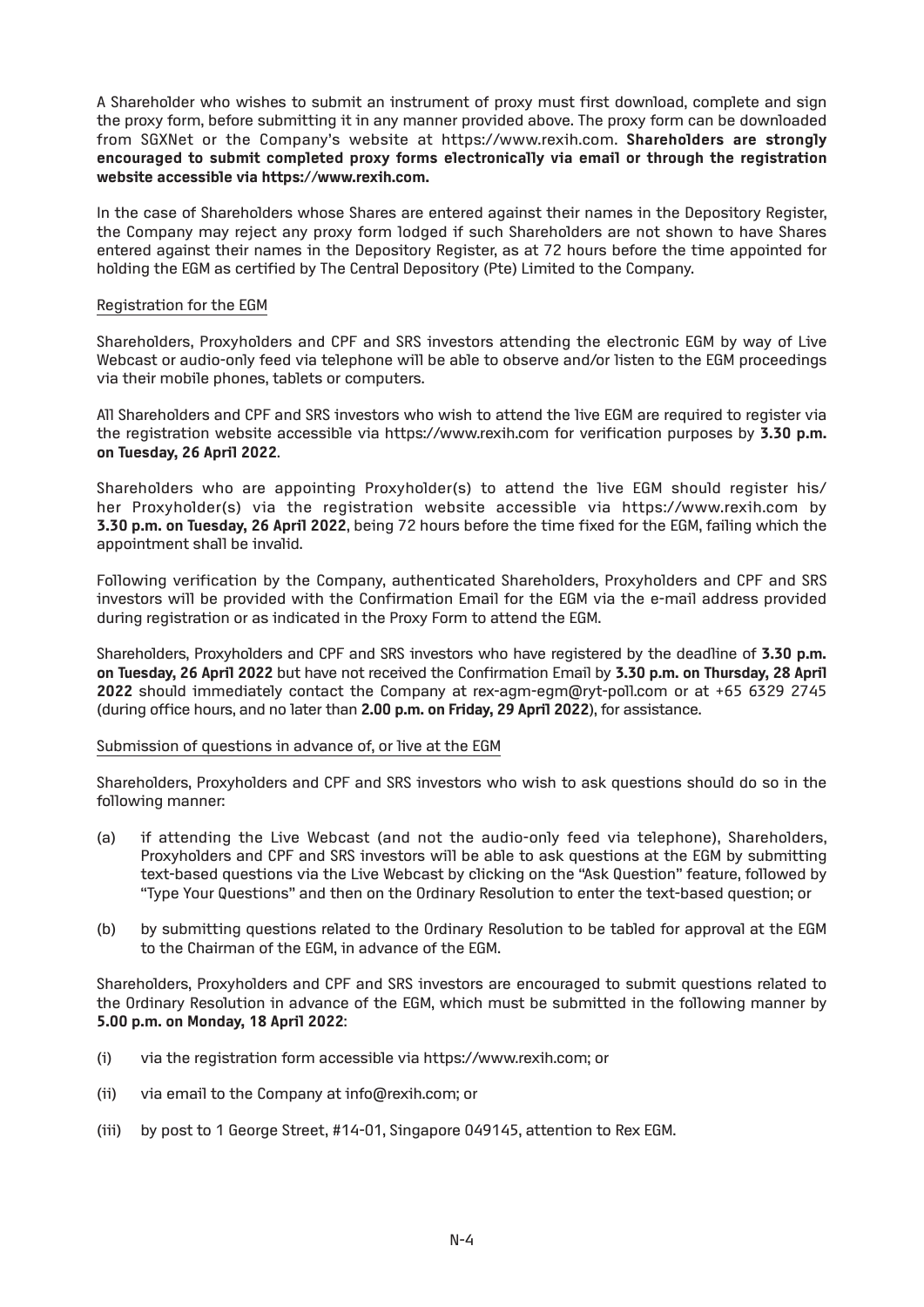Shareholders, Proxyholders and CPF and SRS investors who submit questions via email must provide the following information for authentication:

- 1. the Shareholder's full name;
- 2. the Shareholder's address; and
- 3. the manner in which the Shareholder holds Shares in the Company (e.g., via CDP, CPF or SRS).

All substantive and relevant questions related to the Ordinary Resolution to be tabled for approval at the EGM will be addressed and published by **22 April 2022** via SGXNet and at the Company's website at https://www.rexih.com. This is to allow Shareholders sufficient time and opportunity to consider the Company's response before the deadline for the submission of proxy forms, which is **3.30 p.m. on 27 April 2022**. Substantive and relevant question which are submitted after **5.00 p.m. on 18 April 2022** will be consolidated and addressed at the EGM.

### Voting

Live voting will be conducted during the EGM for Shareholders and Proxyholders attending the Live Webcast (and not the audio-only feed via telephone). It is important for Shareholders and Proxyholders to have their web-browser enabled devices ready for voting during the Live Webcast.

Shareholders and Proxyholders will be required to log-in via the email address provided during registration or as indicated in the Proxy Form.

- (a) Live voting: Shareholders and Proxyholders attending the Live Webcast may cast their votes in real time for the resolution to be tabled via the Live Webcast through the login credentials provided in the Confirmation Email. Shareholders and Proxyholders will have the opportunity to cast their votes via the live voting feature. Shareholders and Proxyholders must have a webbrowser enabled device in order to cast their vote.
- (b) Pre-casting of votes: Shareholders and Proxyholders may log into the URL provided in the Confirmation Email and pre-cast their votes in advance of the meeting.
- (c) Voting via appointing the Chairman of the EGM as Proxy: As an alternative to the above, Shareholders may also vote at the EGM by appointing the Chairman of the EGM as his/her/its proxy to vote on their behalf. Please refer to "Appointment of Proxies" above for the manner of submission.

#### Relevant intermediaries

Persons who hold Shares through relevant intermediaries, and who wish to participate in the EGM by (a) observing and/or listening to the EGM proceedings through the Live Webcast and/or audio-only feed via telephone; (b) submitting questions in advance of the EGM; (c) submitting questions during the EGM; and/or (d) voting at the EGM, should contact the relevant intermediary through which they hold such Shares as soon as possible in order to make the necessary arrangements for them to participate in the EGM.

In addition, CPF and SRS investors:

- (a) may vote live via electronic means at the EGM if they are appointed as proxies by their respective CPF Agent Banks or SRS Operators, and should contact their respective CPF Agent Banks or SRS Operators if they have any queries regarding their appointment as proxies; or
- (b) may appoint the Chairman of the EGM as proxy to vote on their behalf at the EGM, in which case they should approach their respective CPF Agent Banks or SRS Operators to submit their votes by **5.00 p.m. on Wednesday, 20 April 2022**, being seven working days before the date of the EGM.